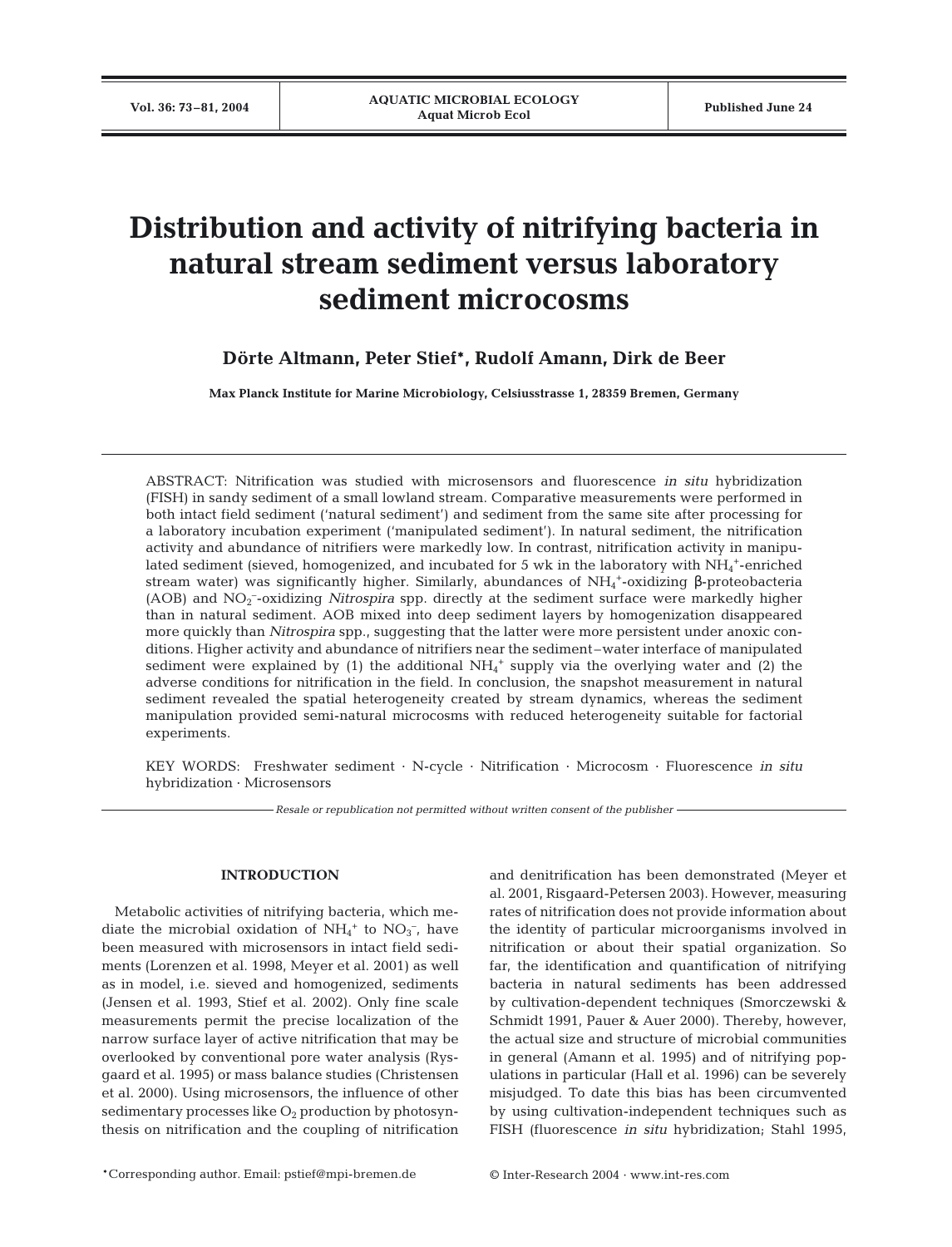Amann & Kühl 1998). Ideally, structural and functional *in situ* analysis are combined to adequately characterize microbial populations (Schramm et al. 1996). For instance, microsensors and FISH have been combined to study nitrification in wastewater biofilms and aggregates (Schramm et al. 1996, Okabe et al. 1999).

While measurements in naturally heterogeneous field sediments help depict the spatial and temporal dynamics of a particular habitat, working with sieved and homogenized sediments is a commonly used approach for factorial experiments under defined conditions. Sieving removes physical obstacles that may disturb measurements, and homogenization produces a high degree of similarity between replicate sediment cores (Svensson & Leonardson 1996, Hansen & Jensen 1998). On the other hand, the pre-treatment of sediments has been questioned because it destroys the vertical microbial stratification and has a negative effect on the persistence of slow growing members of the microbial community, e.g. nitrifiers mixed into anoxic subsurface layers (Findlay et al. 1990, Svensson et al. 2001). Recovery of these microorganisms and the establishment of a close-to-natural microbial stratification may take several weeks under laboratory conditions (Tuominen et al. 1999). For this reason preincubation of the manipulated sediments is usually scheduled prior to the actual experimental treatments (Svensson et al. 2001, Stief et al. 2003).

The present study aimed primarily to investigate the activity and distribution of nitrifying bacteria *in situ*, i.e. in natural stream sediment with microsensors and FISH. Secondly, we studied the rates of nitrification after the same natural sediment was sieved, homogenized and incubated in natural stream water and at ambient temperature. The same set of methods was used to follow the reorganization of nitrification in this manipulated sediment during a 5 wk incubation in the laboratory.

## **MATERIALS AND METHODS**

**Sampling site.** Sandy sediment for measurements in natural and manipulated sediment was sampled in May 2002 from a small lowland stream (the Rittrumer Mühlenbach, N. Germany). The stream crosses an area of glacial sand accumulation in the Wildeshausener Geest. The average flow velocity of 20  $\text{cm s}^{-1}$ caused ripple formation on the sediment surface, with detritus mainly accumulating in the troughs of this ripple system. Concentrations of  $NH_4^+$  and  $NO_3^-$  in the overlying water on the day of sampling were 10 and 500 µmol  $l^{-1}$ , respectively. On various sampling occasions during 2000 and 2003, concentrations ranged from 6 to 24 and 325 to 557 µmol  $l^{-1}$  NH<sub>4</sub><sup>+</sup> and NO<sub>3</sub><sup>-</sup>, respectively. The organic content of the sediment

ranged between 0.9 and 2.4%, and the sediment was only sparsely inhabited by macrofauna.

**Experimental design.** For the analysis of natural sediment, intact sediment cores of 15 cm length and 7.5 cm diameter were taken in replicates with Plexiglas® cylinders from a water depth of 50 cm. To avoid disturbing the sediment surface the enclosed water phase was tightly sealed and the cylinders were carefully transported to the lab within 45 min. The microsensor measurements were performed immediately in natural stream water and at ambient temperature (9.6°C). During the measurements the overlying water was mixed to ensure the formation of a diffusive boundary layer. For the analysis of manipulated sediment, in the stretch of water, surface sediment (0 to 5 cm) was collected with a flat shovel and transferred into buckets. In the laboratory the sediment was immediately sieved to remove macrofauna, large detritus and pebbles, then poured into beakers (diameter = 9 cm) up to a height of 13 cm, and allowed to settle overnight. Six beakers were submersed in 3 opaque basins containing 15 l of unfiltered stream water, and were incubated in the dark at ambient temperature (9.6 $^{\circ}$ C). O<sub>2</sub> concentration in the overlying water was adjusted to air saturation. In order to avoid depletion of NH4 <sup>+</sup> in the overlying water, aliquots from a NH4Cl stock solution were repeatedly added to the basins to give a final concentration of 50  $\mu$ mol  $l^{-1}NH_4^+$ . Concentrations of  $NH_4^+$ ,  $NO_3^-$  and  $NO_2^-$  in the basins were checked regularly using photometric test kits (Merck). After 3 and 5 wk of incubation, microsensor measurements and sediment samples for FISH were taken.

**Microsensor measurements.** Microsensors for  $O_2$ (Revsbech 1989),  $NO<sub>3</sub><sup>-</sup>$ , and  $NH<sub>4</sub><sup>+</sup>$  (de Beer et al. 1997) were prepared, calibrated, and operated in a measuring set-up as described previously (Stief et al. 2002). Replicate profiles were recorded at randomly chosen positions of the sediment surface down to a depth of 10 mm. High resolution profiles of local solute conversion rates were calculated as the 2nd derivative of the concentration profiles (de Beer & Stoodley 2000; available at: www.springerlink.com, publication no. 430). Local NO<sub>3</sub><sup>-</sup> production in the oxic sediment layer was considered to be the best measure of nitrification activity, as in freshwater sediments no other process that produces significant amounts of  $NO<sub>3</sub><sup>-</sup>$  is known, and dissimilatory consumption of  $\mathrm{NO_3}^-$  is insignificant. Net conversion rates of  $O_2$ ,  $NH_4^+$ , and  $NO_3^-$  within the oxic sediment layer were calculated by integrating the local conversion rates across the depth of  $O_2$  penetration. Diffusion coefficients in water needed for these calculations were taken from the literature (Schramm et al. 1999b) and corrected for the measuring temperature (9.6°C) by applying the Stokes-Einstein relation. The sediment diffusion coefficients of  $O_2$ , NH<sub>4</sub><sup>+</sup>, and NO<sub>3</sub><sup>-</sup>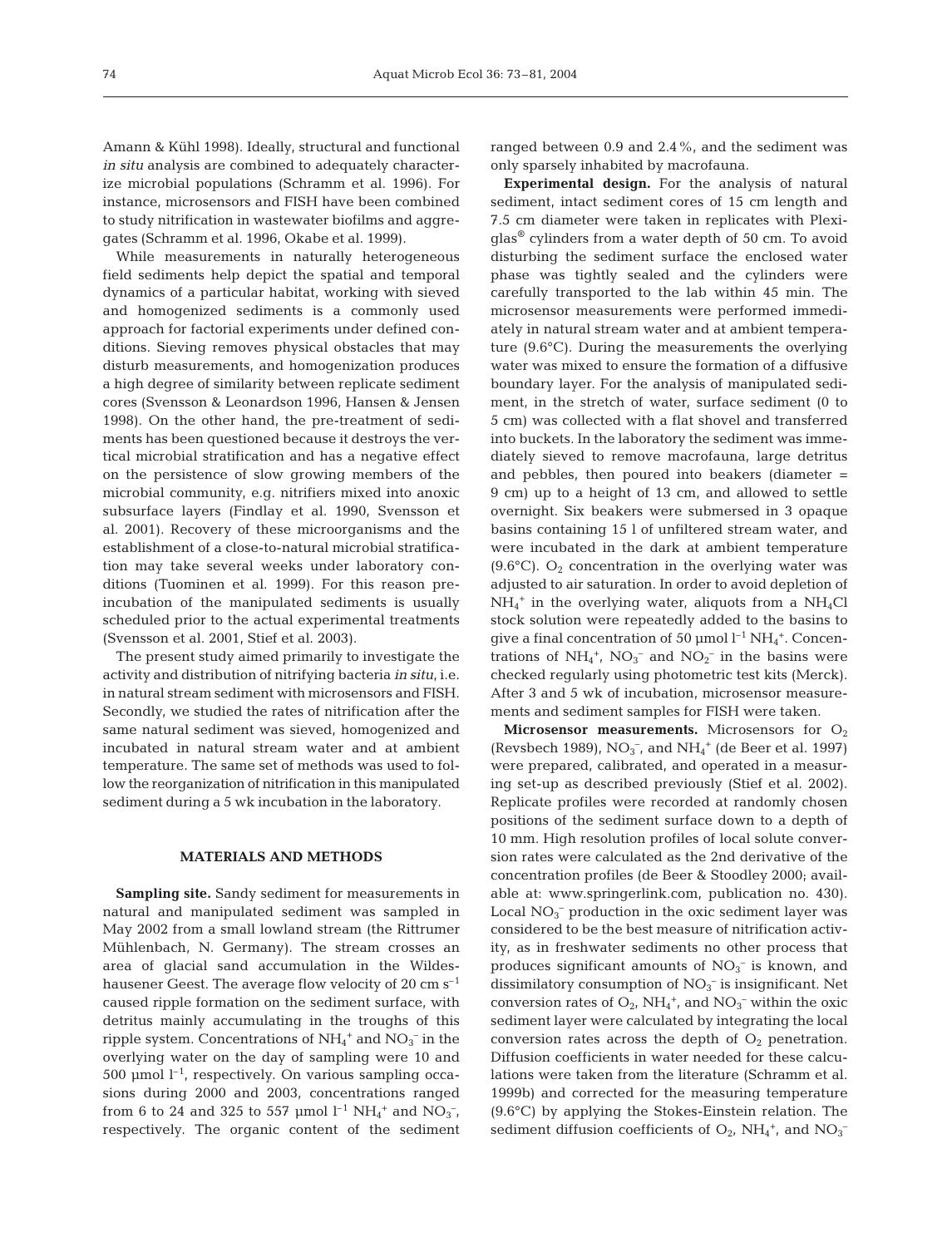were calculated from profiles measured with a diffusivity sensor (Unisense A/S) (Revsbech et al. 1998, Stief et al. 2003).

**FISH and total cell counts.** After the microsensor profiles had been recorded, 1 sediment core (diameter = 2.5 cm) was taken from each sediment cylinder (or beaker) and sectioned horizontally into 2 mm thick slices down to a depth of 10 mm. Sediment slices were prepared for FISH on gelatine-coated microscope slides as described by Altmann et al. (2003). A set of oligonucleotide probes specific for (1) *Eubacteria* (probe mix EUB 338, Amann et al. 1990; EUB II and EUB III, Daims et al. 1999), (2) NH<sub>4</sub><sup>+</sup>-oxidizing β-proteobacteria (NSO 1225, Mobarry et al. 1996), and (3) the  $NO<sub>2</sub>$ -oxidizing genera *Nitrobacter* (NIT 3, Wagner et al. 1996) and *Nitrospira* (NTSPA 662, Daims et al. 2000) was used. Probes NIT 3 and NTSPA 662 were used with an equimolar amount of a competitor oligonucleotide as indicated in the references. To check for unspecific binding, samples were hybridized with control probe NON 338 (Manz et al. 1992). All probes were purchased labelled with the fluorescent dye CY3 (Hybaid Interactiva). FISH and counter staining of all cells with 4',6 diamino-2-phenylindole (DAPI;  $0.5 \mu g$  ml<sup>-1</sup>) were performed according to published protocols (Pernthaler et al. 1998). Counting was adapted to the low numbers of FISH-positive cells and their uneven distribution in the aliquots as described in (Altmann et al. 2003), with at least 20 (NTSPA 662) and 200 to 400 microscopic fields (NSO 1225) being analysed. Due to the low abundance of NH4 +-oxidizing β-proteobacteria (as detected with the group-specific probe NSO 1225) FISH at a higher taxonomic level was not attempted. Samples with exceptionally poor dispersal of cells were excluded from counting and were replaced by newly prepared samples. To correct for cell losses during hybridization on microscope slides, total bacterial cell numbers were determined separately by DAPI-staining of sonicated and diluted

sediment samples on black membrane polycarbonate filters (pore size, 0.2 µm; Osmonics). The absolute numbers of FISH-positive cells were calculated for each probe using the relative FISH-positive counts (as percentage of DAPI-stained cells) and the total cell counts.

#### **RESULTS**

#### **Natural sediment**

Concentration profiles of  $O_2$ , NH<sub>4</sub><sup>+</sup>, and NO<sub>3</sub><sup>-</sup> are presented in Fig. 1. To highlight the similarity between replicate cores, profiles are shown for each individual core. In all 3 cores  $O_2$  became depleted within the uppermost 2 to 3 mm of the sediment.  $NO<sub>3</sub><sup>-</sup>$  was continuously depleted over a depth of approximately 6 mm in Cores 1 and 2, but in Core 3 it did not reach 0 µmol  $l^{-1}$  within the sampled sediment depth.  $NH_4^+$ concentration in Cores 2 and 3 decreased slightly within the upper 2 mm and increased again in the deeper layers. In contrast, Core 3 was characterized by high NH<sub>4</sub><sup>+</sup> concentration in deeper layers and a steep concentration gradient at the oxic-anoxic interface. NO3 – production in the oxic layer, i.e. nitrification activity, was detected down to a depth of 1 mm and averaged 0.152  $\mu$ mol cm<sup>-3</sup> h<sup>-1</sup> (SD = 0.091, n = 9).  $NO<sub>3</sub><sup>-</sup>$  consumption in the anoxic layer down to 10 mm averaged  $-0.036$  µmol cm<sup>-3</sup> h<sup>-1</sup> (SD = 0.024, n = 9).

Total cell numbers in the natural sediment were 8 to  $13.9 \times 10^9$  cells cm<sup>-3</sup> and were evenly distributed throughout the sampled sediment depth (data not shown). Overall detection rate with FISH, as determined with combined oligonucleotide probes EUB 338, EUB II, and EUB III, was 40 to 50% of total bacterial cells. Unspecific signals (i.e. binding of probe NON 338 and autofluorescent cells) were not detected. Absolute abundances and the vertical distribution of



Fig. 1. Vertical concentration profiles of (A)  $O_2$ , (B)  $NH_4^*$ , and (C)  $NO_3^-$  measured in natural sediment of a lowland stream. Average profiles  $(\pm 1 \text{ SD}, n = 3)$  within each of the 3 replicate sediment cores  $(c1-3)$  are shown. Dotted line indicates sediment surface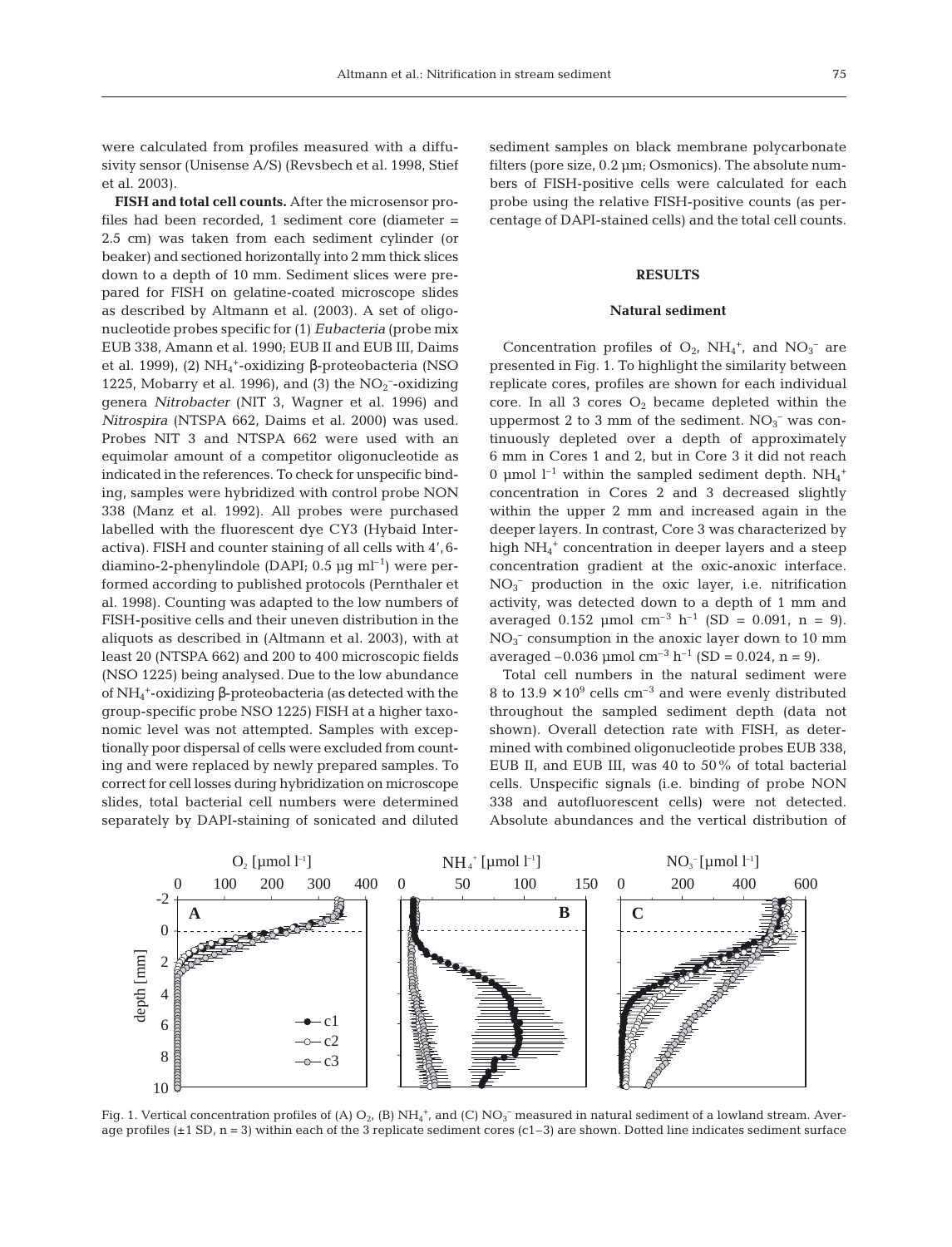

Fig. 2. Vertical distributions of (A)  $NH_4^+$ -oxidizing β-proteobacteria (AOB) and (B) NO<sub>2</sub><sup>-</sup>-oxidizing *Nitrospira* spp. as revealed with FISH in natural sediment. Average abundances (+1 SD) of 3 replicate sediment cores are shown

AOB and NOB are shown in Fig. 2. AOB abundance was highest in the 2 to 4 mm layer, but peaked again at a depth of 8 to 10 mm, accounting for 0.26 and 0.16% of total cells, respectively. FISH indicated that NOB were represented by the genus *Nitrospira*, whereas the commonly isolated genus *Nitrobacter* spp. was not detected. Cells of *Nitrospira* spp. were 5 to 9 times more abundant than AOB and here the maximum numbers were also found in the 2 to 4 mm layer, where they made up 1.2% of all bacterial cells. Cells of *Nitrospira* spp. were also detected in remarkably high abundances in the anoxic layer of the sediment.

# **Manipulated sediment**

In contrast to the natural sediment, the high similarity between replicate cores of the manipulated sediment allowed averaging of all microprofiles measured in the 3 replicate cores within one sampling date. Averaged

concentration profiles of  $O_2$ , NH<sub>4</sub><sup>+</sup>, and NO<sub>3</sub><sup>-</sup> recorded after 3 and 5 wk of incubation in the laboratory are shown in Fig. 3.  $O_2$  penetration depth after 3 wk was 7 mm. NH4 <sup>+</sup> concentration, which was held constant at 50 µmol  $l^{-1}$  in the overlying water during the measurements, decreased within the upper 1 mm of the sediment and increased substantially below a depth of 7 mm. The NO3 – concentration peak in the upper 1 mm of sediment was followed by an extended zone of slightly decreasing  $NO<sub>3</sub><sup>-</sup> concentration, but  $NO<sub>3</sub><sup>-</sup>$  was not completely con$ sumed within the sampled sediment depth. After 5 wk of incubation the concentrations of  $O_2$ ,  $NH_4^+$ , and  $NO_3^$ showed the same vertical patterns as 2 wk before.  $\mathrm{NO_3}^$ production in the oxic layer, i.e. nitrification activity, was highest in the 0 to 1 mm layer and only marginal down to a depth of  $7 \text{ mm}$ .  $\text{NO}_3^-$  production near the sediment surface averaged  $0.118$  (SD = 0.059, n = 9) and 0.178 µmol  $cm^{-3} h^{-1}$  (SD = 0.063, n = 9) after 3 and 5 wk, respectively. In the 1 to 7 mm layer, rates were  $0.019$  (SD =  $0.025$ , n = 9) and 0.012  $\mu$ mol cm<sup>-3</sup> h<sup>-1</sup> (SD = 0.008, n = 9) after 3 and  $5$  wk, respectively.  $NO<sub>3</sub><sup>-</sup>$  consumption in the anoxic layer  $(7 \text{ to } 10 \text{ mm})$  averaged  $-0.004$  (SD = 0.050, n = 9) and  $-0.003$  µmol cm<sup>-3</sup> h<sup>-1</sup> (SD = 0.034, n = 9) after 3 and 5 wk, respectively.

Total cell numbers after the 3 wk incubation were 9.5 to 11.1  $\times$  10<sup>9</sup> cm<sup>-3</sup> showing a homogeneous distribution throughout the sampled sediment depth (data not shown). Numbers in the 0 to 2 mm layer were  $9.9 \times 10^9$  cm<sup>-3</sup> after another 2 wk of sediment incubation, but were conspicuously lower in deeper layers, i.e.  $4.1 \times 10^9$  cm<sup>-3</sup>. Overall detection rate with FISH, as revealed by hybridization with the EUB probe mix, was 70 to 80% in the oxic sediment and 50 to 60% in deeper layers. Unspecific signals due to binding of control probe NON 338 or autofluorescence were not detected. Absolute abundances of AOB and NOB varied spatially and temporally (Fig. 4): after the 3 wk incubation, the maximum abundance of AOB was found in the 0 to



Fig. 3. Vertical concentration profiles of (A)  $O_2$ , (B) NH<sub>4</sub><sup>+</sup>, and (C) NO<sub>3</sub><sup>-</sup> measured in manipulated sediment after 3 and 5 wk laboratory incubations. Average profiles  $(\pm 1 \text{ SD}, n = 9)$  of all 3 replicate sediment cores are shown. Dotted line indicates sediment surface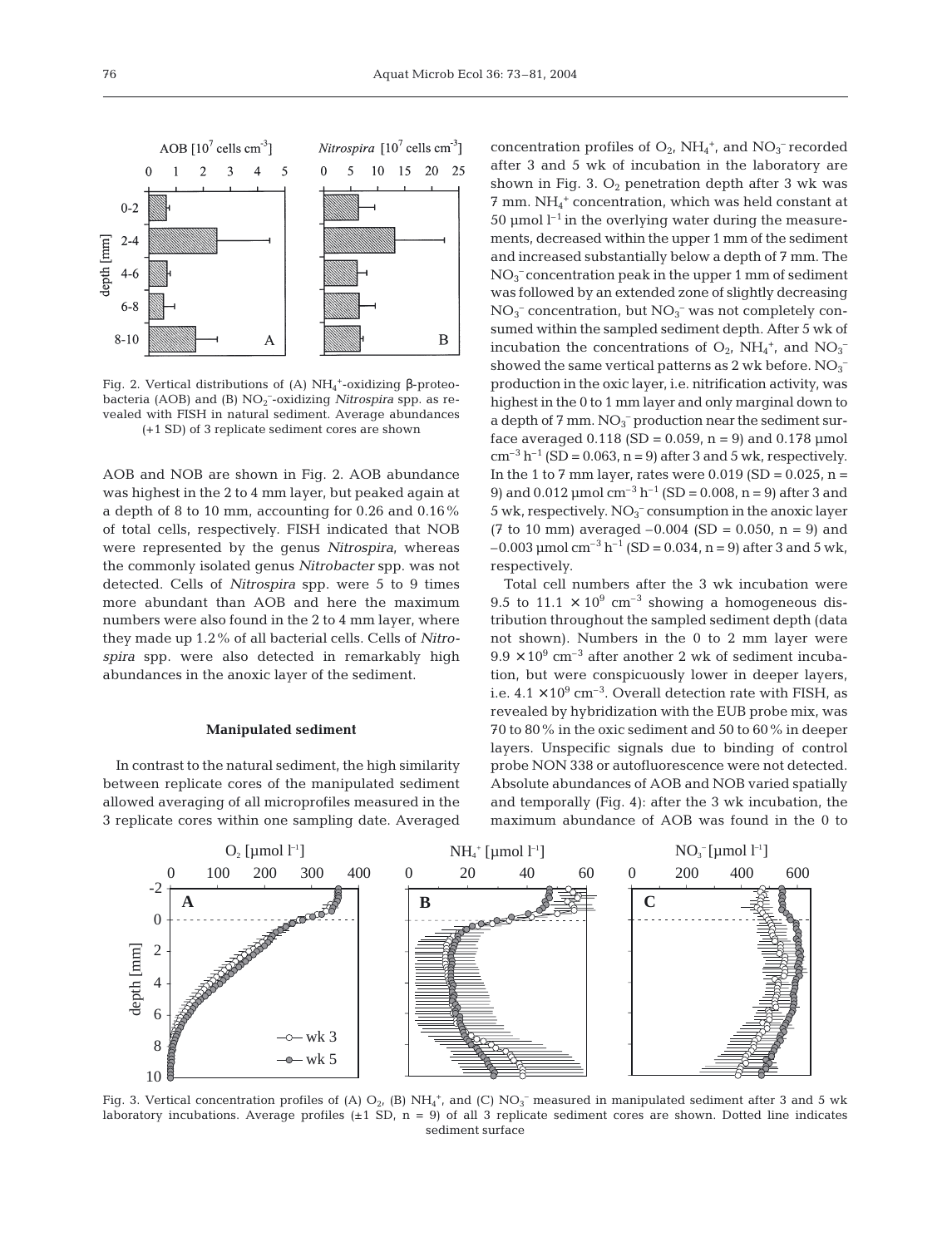$0 - 2$ 

0.00

0.30

0.60

0.90

 $\Box$  O<sub>2</sub>  $\blacksquare$  NH<sub>4</sub>  $\blacksquare$ NO<sub>3</sub>

0369 12 15

AOB  $[10^7 \text{ cells cm}^3]$ 

2 mm layer (Fig. 4A). In this layer, AOB made up 0.7% of total bacterial cells. In deeper layers their proportion decreased to 0.04% of total cells. After another 2 wk of incubation, the absolute abundances and the vertical distribution of the AOB remained unchanged (Fig. 4A). NOB were represented by the genus *Nitrospira*, whereas *Nitrobacter* spp. was not detected at any time during the incubation. Cells of *Nitrospira* spp. were evenly distributed over the whole sampled sediment depth after 3 wk of incubation and made up approximately 1.9% of total bacterial cells (Fig. 4B). After 5 wk, however, a distinct abundance maximum had developed at the sediment surface and cell numbers there had increased to 3.6% of total cells (Fig. 4B).

#### **Comparison of natural and manipulated sediment**

The net conversion rates of  $O_2$ ,  $NH_4^+$ , and  $NO_3^$ within the oxic layer of both natural and manipulated sediments are given in Fig. 5. Neither rate changed significantly in the manipulated sediment between Weeks 3 and 5 of the laboratory incubation (paired *t*-test,  $p > 0.05$ ). In contrast, both  $NH_4^+$  consumption and  $NO<sub>3</sub><sup>-</sup>$  production rates were significantly higher in manipulated than in natural sediment (Student's *t*-test,  $p < 0.001$  and  $p < 0.01$  for  $NH_4^+$  and  $NO_3^-$ , respectively). Due to the high variation of the  $NO<sub>3</sub>$ <sup>-</sup> production after 3 wk of incubation, no significant difference was found in this case (Student's *t*-test, p > 0.05). The increase in  $NO<sub>3</sub><sup>-</sup>$  production was not due to

higher rates in the 0 to 1 mm layer (see above), but rather due to an extension of the NO3 – -producing zone down to a depth of  $7 \text{ mm}$ . O<sub>2</sub> consumption was significantly lower in manipulated than in natural sediment (Student's *t*-test, p < 0.01). Variability of rates in manipulated sediment was lower than in natural sediment. This was indicated by lower coefficients of variation when considering the total number of 9 microprofiles per treatment that were measured in 3 replicate sediment cores (Table 1).

In sediment layers of maximum abundance (i.e. 2 to 4 mm in natural and 0 to 2 mm in manipulated sediment) the cell numbers of AOB and *Nitrospira* spp. were not significantly different in the 2 sediment types (Student's *t*-test,  $p > 0.05$ . However, in the 0 to 2 mm layer AOB and *Nitrospira* spp. abundances were markedly higher in manipulated than in natural sediment. AOB and *Nitrospira* spp.

abundances in the 0 to 2 mm layer remained unchanged between Weeks 3 and 5 of incubation (paired *t*-test, p > 0.05). Between-core variability of *Nitrospira* spp., but not AOB, abundance was lower in manipulated than in natural sediment (Table 2).

#### **DISCUSSION**

## **Natural sediment**

The investigated stream sediment was characterized by a remarkably low nitrification activity, as indicated by the absence of pronounced  $NO<sub>3</sub><sup>-</sup>$  peaks in the majority of the microsensor profiles.  $NO<sub>3</sub><sup>-</sup>$  production

0.00

0.15

 $\mathrm{mmol\ m}^{-2}$ 

0.30

\*\*

0.45



at p < 0.01 and 0.001 (Student's *t*-test)



Fig. 4. Vertical distribution of (A)  $NH_4$ <sup>+</sup>-oxidizing β-proteobacteria (AOB) and (B) NO<sub>2</sub><sup>-</sup>-oxidizing *Nitrospira* spp. as revealed with FISH in manipulated sediment after 3 and 5 wk laboratory incubation. Average abundances (+1 SD) of 3 replicate sediment cores each are shown

0 10 20 30 40 50 *Nitrospira* [10<sup>7</sup> cells cm<sup>-3</sup>]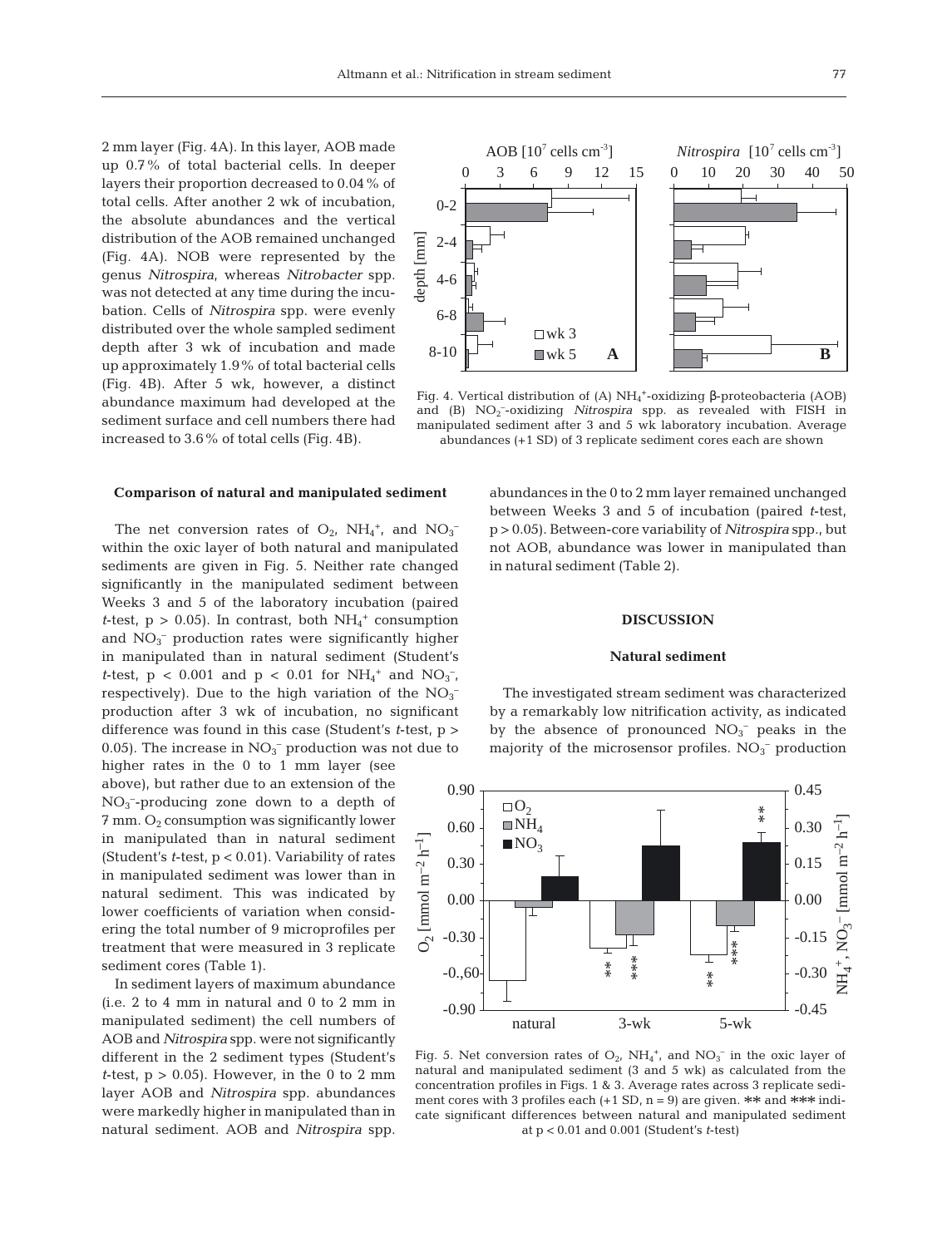was only observed in the 0 to 1 mm layer. The sediment as a whole consumed  $NO<sub>3</sub><sup>-</sup>$ , which was indicated by the concentration decrease in the diffusive boundary layer above the sediment. Dissimilatory  $NO<sub>3</sub><sup>-</sup>$  reduction in the anoxic sediment layers was probably the principal pathway of  $NO<sub>3</sub><sup>-</sup>$  consumption in this sediment. Additional measurements performed in illuminated sediments (light intensity: 500 µE  $m^{-2}$  s<sup>-1</sup>, data not shown) did not reveal measurable photosynthetic activity, hence in our sediments, photosynthesis can be ruled out as a significant sink for  $NO<sub>3</sub>^-$ . The local volumetric rates of  $NO<sub>3</sub><sup>-</sup>$  consumption in the anoxic sediment layer were at the lower end of the rates reported in the literature (Lorenzen et al. 1998, Meyer et al. 2001). These low rates of N cycling in our sediment probably resulted, firstly, from the low concentration of labile organic matter (2.4%

in the 0 to 10 mm layer), which limited the supply of  $NH_4^+$  and  $CO_2$  for nitrification and electron donors for dissimilatory  $NO<sub>3</sub><sup>-</sup>$  reduction. Secondly, the low rates may be indicative of the physical dynamics in the natural stream sediment, as water currents permanently reshape the sediment surface, e.g. cut off formerly oxic layers from  $O_2$  (Wulff et al. 1997). Such physical disturbances might inhibit nitrification in particular because of its dependence on  $O_2$  (Sloth et al. 1995). Moreover, nitrifying bacteria are characterized by low growth kinetics, meaning that recovery from disturbances may be particularly slow (Findlay et al. 1990, Svensson et al. 2001). Supportive of the dynamic character of the natural stream sediment was the high heterogeneity of solute conversions found within and between the replicate sediment cores.

Applying oligonucleotide probes specific for  $NH_4$ <sup>+</sup>oxidizing β-proteobacteria (AOB) and the  $NO<sub>2</sub>$ <sup>-</sup>-oxidizing genera *Nitrospira* and *Nitrobacter* we were able to localize and quantify members of the 2 physiological groups of nitrifying bacteria *in situ*, i.e. in a stream sediment sampled directly in the field. Most probable number counts of cultivable nitrifying bacteria in other natural freshwater sediments led to abundances 1 to 2 orders of magnitude lower than ours (Smorczewski & Schmidt 1991, Pauer & Auer 2000). This discrepancy is apparently due to the generally recognized bias of cultivation-dependent methods (Amann et al. 1995, Hall et al. 1996). In the investigated natural sediment the genus *Nitrobacter*, which is the most commonly isolated  $NO<sub>2</sub>$ -oxidizer, was not detected with FISH.

Table 1. Between-core variability of net conversion rates of  $O_2$ ,  $NH_4^+$ , and  $NO_3^$ in the oxic layer of sediments as calculated from microsensor profiles

| Sediment<br>type                                                                                                                                         | Core<br>no. | Time   |             | cores profiles | No. of No. of Coefficient of variation $(\%)^a$<br>O <sub>2</sub> | $NH4$ <sup>+</sup> | NO <sub>2</sub> |  |  |
|----------------------------------------------------------------------------------------------------------------------------------------------------------|-------------|--------|-------------|----------------|-------------------------------------------------------------------|--------------------|-----------------|--|--|
| Natural<br>Manipulated 4-6 Week 3<br>Manipulated 7-9 Week 5                                                                                              | $1 - 3$     | Week 0 | 3<br>3<br>3 | 9<br>9<br>9    | 26<br>12<br>1.5                                                   | 110<br>35<br>2.4   | 87<br>65<br>17  |  |  |
| <sup>a</sup> Coefficients of variation were calculated for $n = 9$ profiles measured in 3<br>replicate cores. Net conversion rates are plotted in Fig. 5 |             |        |             |                |                                                                   |                    |                 |  |  |

Table 2. Between-core variability of AOB and *Nitrospira* spp. abundance maxima near the sediment surface

| Sediment<br>type                                                                                                                                                      | Core<br>no.                   | Time                       | No. of<br>cores | AOB            | Coefficient of variation $(\%)^a$<br>Nitrospira spp. |  |  |  |  |
|-----------------------------------------------------------------------------------------------------------------------------------------------------------------------|-------------------------------|----------------------------|-----------------|----------------|------------------------------------------------------|--|--|--|--|
| Natural<br>Manipulated<br>Manipulated                                                                                                                                 | $1 - 3$<br>$4 - 6$<br>$7 - 9$ | Week 0<br>Week 3<br>Week 5 | З<br>3<br>3     | 78<br>88<br>56 | 70<br>23<br>32                                       |  |  |  |  |
| <sup>a</sup> Coefficients of variation were calculated for $n = 3$ subcores taken from 3<br>replicate sediment cores. Nitrifier abundances are plotted in Figs. 2 & 4 |                               |                            |                 |                |                                                      |  |  |  |  |

Instead, we identified and quantified the genus *Nitro*spira as a major representative of the  $NO<sub>2</sub>$ -oxidizing bacteria. This genus has recently been detected in several habitats by means of comparative 16S rRNA analysis (Hovanec et al. 1998, Juretschko et al. 1998, Todorov et al. 2000). Our finding thus confirms the recently assumed dominance of *Nitrospira* spp. as opposed to *Nitrobacter* spp. not only in engineered systems and model sediments, but also in intact freshwater sediments.

Maximum abundance of both AOB and *Nitrospira* spp. in natural sediment occurred in the 2 to 4 mm layer, which was apparently anoxic during our microsensor measurements. Two main reasons for this discrepancy should be considered: (1) in the field, i.e. before the cores were taken and measured in the laboratory,  $O_2$  may have also been present in the 2 to 4 mm layer.  $O_2$  penetration depth may have decreased due to the lower current velocity during our measurements (Huettel & Rusch 2000). If this was the case, then under field conditions, the active fraction of the nitrifier population may indeed have settled deep in the oxic layer with a better  $NH_4$ <sup>+</sup> supply from below. (2) The layer of maximum abundance of AOB and *Nitrospira* spp. may represent the former surface of the sediment which had recently been sloped and cut off from  $O_2$  supply by the horizontal shifting of ripple structures. Under the Rittrumer Mühlenbach conditions (flow velocity: 20 cm  $s^{-1}$ , median grain diameter: 300 µm, ripple height: 3 cm, ripple length: 20 cm) the down-stream migration of sand ripples by a full phase may only take a few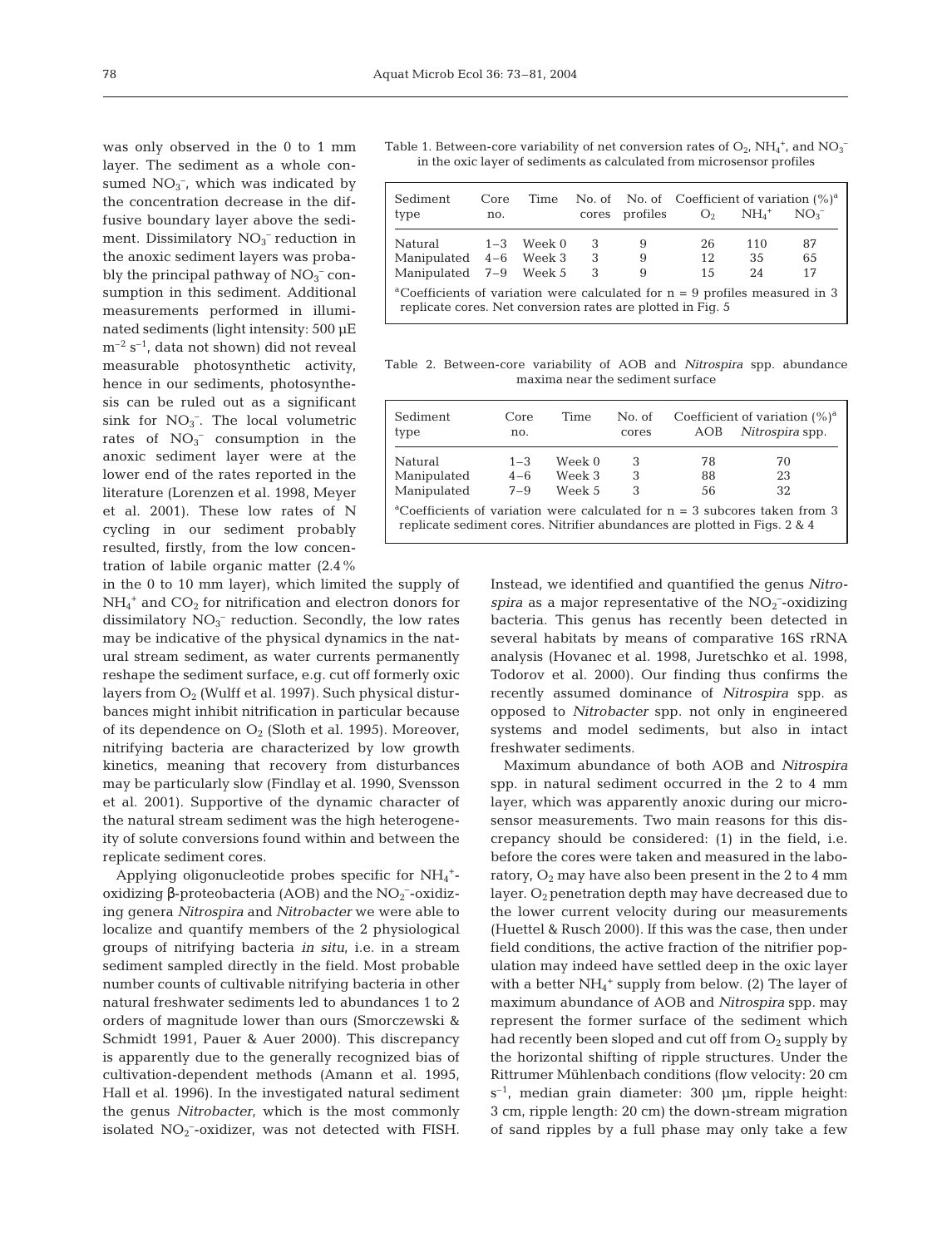hours (Fischer et al. 2003). Thus, the turnover time of sediment ripples might be too short for new abundance maxima of nitrifiers to be established at the sediment surface.

#### **Manipulated sediment**

In contrast to natural sediment, the sieved and homogenized sediment was characterized by a distinct nitrification zone in the uppermost layer.  $NO<sub>3</sub><sup>-</sup>$  production was highest in the 0 to 1 mm layer, but occurred at lower rates down to 7 mm. This was explained by the extended  $O<sub>2</sub>$  penetration depth compared to natural sediment. Nevertheless, nitrifiers obviously did not tap into the full potential of nitrification, as was indicated by the incomplete depletion of  $NH_4^+$  within the oxic sediment layer. Since  $O_2$  was present down to a depth of 7 mm, nitrification was limited neither by  $NH_4^+$  and  $O_2$ , but more by other factors like a population size too small to consume the continuously supplied  $NH_4^+$  to its limit, or a shortage of  $CO<sub>2</sub>$  which was internally produced by mineralization. However, nitrification activity as estimated from the NO3 – production rate within the oxic zone was comparable to other freshwater studies in which microsensors have been applied to experimentally manipulated sediments (Jensen et al. 1993, Stief et al. 2002). In contrast to the higher nitrification rates in the manipulated sediment, dissimilatory  $NO<sub>3</sub><sup>-</sup>$  consumption down to a depth of 10 mm was lower than in the natural sediment. This was most probably due to a lack of electron donors for  $NO<sub>3</sub><sup>-</sup>$  reduction as a consequence of the low sedimentary organic content. It seems likely that by sieving the sediment, the dissolved and fine particulate organic matter was partially washed out. Moreover, after the sediments had settled, a sharp separation into the sandy sediment at the bottom and a fine-particulate layer at the sediment surface of 2 to 3 mm thickness was observed. This phenomenon suggested that the sediment below the fine-particulate layer became impoverished in particulate organics. Indeed the organic content of manipulated sediment was lower compared to natural sediment (1.0 and 2.4%, respectively, in the 0 to 10 mm layer). The activities of both nitrification and  $NO<sub>3</sub><sup>-</sup>$  consumption did not change during the 2 wk incubation, stressing the stability of the manipulated sediment during this period. Moreover, the sieving and homogenization procedure clearly reduced heterogeneity within and between the sediment cores, as was indicated by the low variability between replicate concentration profiles. Hence, the pre-treatment of sediment and a time course of 2 wk after initial restratification presents a suitable basis for the performance of factorial experiments in which a high degree of similarity is needed between replicate sediment cores.

Sediment manipulation most probably created a homogeneous vertical distribution of both AOB and *Nitrospira* spp. at the start of the experiment. During the laboratory incubation that followed, both populations showed a different pattern of vertical restratification: AOB were found in highest abundance in the 0 to 2 mm layer after only 3 wk and this was still the case after 5 wk of incubation. In contrast, cells of *Nitrospira* spp. were still homogeneously distributed after 3 wk of incubation, but eventually showed signs of vertical stratification after 5 wk of incubation. The AOB population quickly established an abundance maximum near the sediment-water interface at the expense of deeper layers, even though  $O_2$  penetrated 7 mm deep into the sediment and was thus not limiting. This preferential growth in the 0 to 1 mm layer can be explained by the continuous supply of  $NH_4$ <sup>+</sup> via the overlying water, while in the deeper oxic layers AOB were probably NH4 +-limited. For AOB that dominate in oligotrophic environments, a  $K_m$  value of around 40  $\mu$ mol  $l^{-1}$ NH4 <sup>+</sup> was given (Schramm et al. 1999a), which is well above the minimum concentrations of 12 to 18  $\mu$ mol l<sup>-1</sup> NH4 <sup>+</sup> measured in our sediments. The spatial 'plasticity' of nitrification activity in response to an  $NH_4^+$ source was also demonstrated by Jensen et al. (1993). Given that  $NO<sub>2</sub><sup>-</sup>$  production by AOB was the only significant source of  $NO_2^-$  in the sediment, cells of *Nitrospira* spp. were expected to thrive better at the sediment-water interface than in deeper layers, and this was indeed the case at the end of the experiment. Obviously, though, *Nitrospira* spp. in this experiment persisted longer under the unsuitable conditions (i.e. lack of  $O_2$  and  $NO_2^-$ ) in the deeper layers than the AOB. This superior persistence may have contributed to the delayed stratification of *Nitrospira* spp. as opposed to that of AOB. *Nitrospira* spp. might be adapted to survive or even thrive under anoxic conditions, or experience a particularly slow decay of ribosomes (Okabe et al. 1999).

#### **Comparison of natural and manipulated sediment**

Despite the destruction of the microbial stratification by sieving and homogenizing, the manipulated sediment was finally characterized by higher abundances of AOB and *Nitrospira* spp. and higher nitrification activities. This was probably due to the additional supply with NH<sub>4</sub><sup>+</sup>, which can be a major factor limiting nitrification in sediments (de Beer et al. 1991, Jensen et al. 1993). On the other hand, sediment pre-treatment and laboratory incubation have obviously produced a loss of electron acceptors and  $NH_4^+$  within the sediments, which resulted in lower consumption of  $O_2$  and lower dissimilatory consumption of  $NO<sub>3</sub><sup>-</sup>$ . Possible rea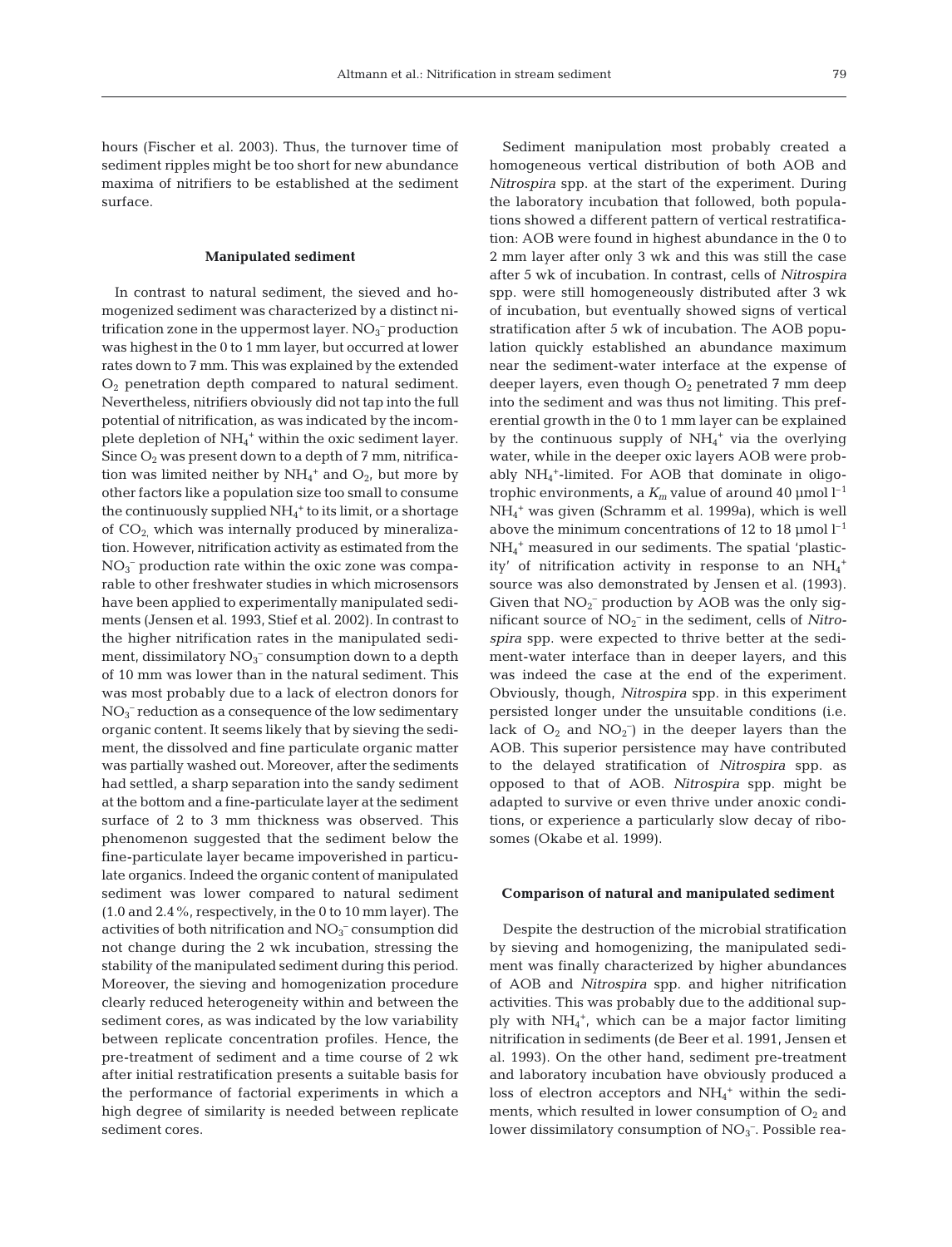sons for this loss are the washout of dissolved substances during sieving and the accumulation of fineparticulate organic matter at the sediment surface. This may constitute non-favorable conditions for the performance of both nitrification and denitrification because  $NH_4^+$ ,  $CO_2$ , and electron donors may become  $\lim$ imiting. In our case, however, limitation of  $\mathrm{NH}_4^+$  was avoided by supplying it via the overlying water.

As expected, natural sediment was more heterogeneous than manipulated sediment, which gives a rough idea of the spatial and temporal dynamics in the sampled stream habitat. Measurements conducted directly in the field are useful for investigations of the complexity of a particular habitat, for comparisons between different natural habitats and for investigations of the seasonality within certain habitats. The pre-treatment of the sediment, however, produced a high degree of similarity between replicate cores, which is useful for the performance of factorial experiments under defined conditions. In the present study the complementary use of both approaches also enabled us to address the adaptive capacities of sedimentary nitrifiers to disturbance.

#### **CONCLUSIONS**

The combined application of microsensors and FISH for the investigation of nitrification in natural stream sediment was challenging because of the generally lower activities and cell abundances compared to waste water biofilms, for example. However, to date this is the only acceptable *in situ* approach to studying nitrification activity with the appropriate spatial resolution (microsensor approach) and to determining the abundance of nitrifiers without the bias of cultivationdependent techniques (FISH approach). With the use of FISH, the 2 physiological groups of nitrifiers, AOB and NOB, could be separately studied with respect to both their prevalence in natural sediment and how they are affected by sediment manipulation and incubation. Microsensor data, on the other hand, helped to reveal which of the identified nitrifiers were actually active and what effect their activity had on the nutrient exchange between the sediment and the overlying water. In this sense, our field measurements represent a snapshot of the situation in a small stream at a given time of the year, whereas the laboratory incubation revealed the potential of the same sediment for nitrification and the ability of the inhabiting nitrifiers to adapt to changing conditions.

*Acknowledgements.* We thank E. Llobet-Brossa and A. Gieseke for their advice and helpful comments regarding FISH in sediments. G. Eickert, A. Eggers, and I. Schröder are acknowledged for the construction of  $O<sub>2</sub>$  microelectrodes. For critical comments on the paper we thank R. Ludwig. Financial support was provided by the German Research Foundation (STI 202/1-2), and by the Max Planck Society, Germany.

#### LITERATURE CITED

- Altmann D, Stief P, Amann R, de Beer D, Schramm A (2003) *In situ* distribution and activity of nitrifying bacteria in freshwater sediment. Environ Microbiol 5:798–803
- Amann R, Kühl M (1998) *In situ* methods for assessment of microorganisms and their activities. Curr Opinion Microbiol 1:352–358
- Amann RI, Krumholz L, Stahl DA (1990) Fluorescentoligonucleotide probing of whole cells for determinative, phylogenetic, and environmental studies in microbiology. J Bacteriol 172:762–770
- Amann R, Ludwig W, Schleifer KH (1995) Phylogenetic identification and *in situ* detection of individual microbial cells without cultivation. Microbiol Rev 59:143–169
- Christensen PB, Rysgaard S, Sloth NP, Dalsgaard T, Schwaerter S (2000) Sediment mineralization, nutrient fluxes, denitrification and dissimilatory nitrate reduction to ammonium in an estuarine fjord with sea cage trout farms. Aquat Microb Ecol 21:73–84
- Daims H, Brühl A, Amann R, Schleifer KH, Wagner M (1999) The domain-specific probe EUB338 is insufficient for the detection of all bacteria: development and evaluation of a more comprehensive probe set. Syst Appl Microbiol 22: 434–444
- Daims H, Nielsen P, Nielsen JL, Juretschko S, Wagner M (2000) Novel *Nitrospira*-like bacteria as dominant nitriteoxidizers in biofilms from wastewater treatment plants: diversity and *in situ*-physiology. Water Sci Technol 41: 85–90
- de Beer D, Sweerts JPRA, van den Heuvel JC (1991) Microelectrode measurement of ammonium profiles in freshwater sediments. FEMS Microbiol Ecol 86:1–6
- de Beer D, Schramm A, Santegoeds CM, Kühl M (1997) A nitrite microsensor for profiling environmental biofilms. Appl Environ Microbiol 63:973–977
- Findlay RH, Trexler MB, Guckert JB, White DC (1990) Laboratory study of disturbance in marine sediments: response of a microbial community. Mar Ecol Prog Ser 62:121–133
- Fischer H, Sukhodolov A, Wilczek S, Engelhardt C (2003) Effects of flow dynamics and sediment movement on microbial activity in a lowland river. River Res Applic 19:473–482
- Hall POJ, Hulth S, Hulthe G, Landen A, Tengberg A (1996) Benthic nutrient fluxes on a basin-wide scale in the Skagerak (north-eastern North Sea). J Sea Res 35:123–137
- Hansen K, Jensen E (1998) The impact of the polychaete *Nereis diversicolor* and enrichment with macroalgal *(Chaetomorpha linum*) detritus on benthic metabolism and nutrient dynamics in organic poor and organic rich sediment. J Exp Mar Biol Ecol 231:201–223
- Hovanec TA, Taylor LT, Blakis A, Delong EF (1998) *Nitrospira*-like bacteria associated with nitrite oxidation in freshwater aquaria. Appl Environ Microbiol 64:258–264
- Huettel M, Rusch A (2000) Transport and degradation of phytoplankton in permeable sediment. Limnol Oceanogr 45: 534–549
- Jensen K, Revsbech NP, Nielsen LP (1993) Microscale distribution of nitrification activity in sediment determined with a shielded microsensor for nitrate. Appl Environ Microbiol 59:3287–3296